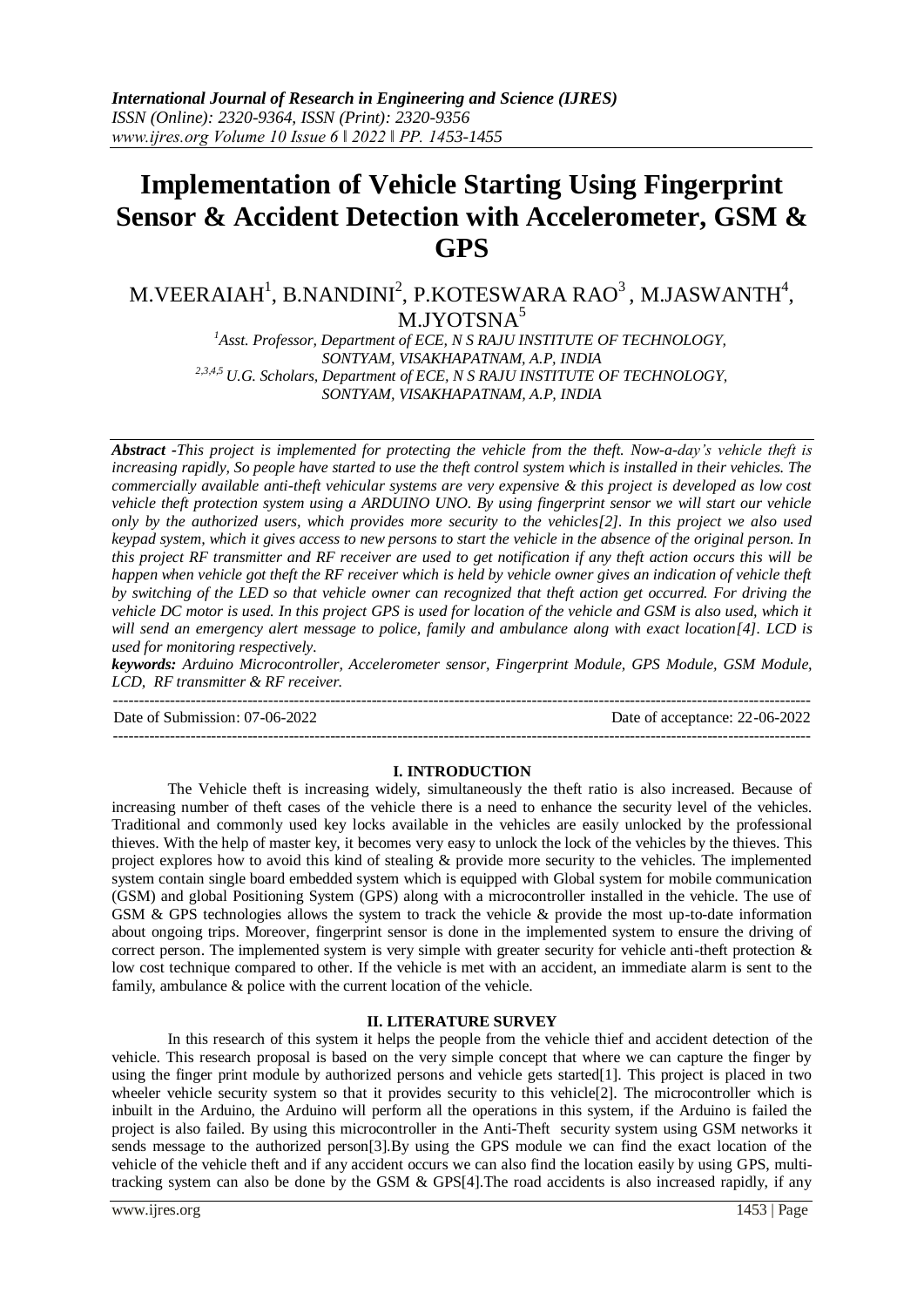accident occurs there is a long reaction time which increments the number of deaths, therefore an automatic accident detection must exit to overcome this situation[5].The main goal is to identify where the accident occurred, sends the information to the rescue teams in considerably less time, so that they can take the necessary actions, to save the life of the victim[6].The approach is that to detect an accident ,GSM is used to send an alert message and location of accident traced by the GPS module[7]. These system measure change of tilt angle by means of an accelerometer sensor, speed by means of GPS and sends an alert on detection of the accident[8].In this system we can also place the eyeblink sensor and automatic braking system to slow down the bike. The IR sensor are used to monitor the eye blink and detect the state of drowsiness, which placed the RF module it sends an alert message to the nearby vehicles in the range[9].

**III. PROPOSED SYSTEM**



In this project we have interfaced the finger print module so that placing finger in this module vehicle can be started by the authorised persons only, which it is provides more security[1]. We have provided a keypad in project that unknown persons can also access the vehicle by entering the password, so then the vehicle can also started with the use of keypad[3]. We also placed accelerometer for accident detection, if an accident occurs then it sends immediate message to the ambulance, family and police by using GSM module[8]. By using GPS it sends the exact location of the vehicle so that we can easily identify[12]. The DC motor is used for driving the vehicle and by placing RF transmitter and RF receiver we can also detect our vehicle. The vehicle can be tracked in multiple paths. This system not only used in two wheeler vehicles, we can also use in automobiles, financial, banking and military etc…



# **IV. MPLEMENTATION SYSTEM**

This is the proposed system of our project, firstly the sim is inserted in the GSM module it will be activated. By placing the finger in the finger print module, it will take the input of only authorized persons only and displays the output on the LCD and vehicle gets started. By using keypad we can also start the vehicle by entering the correct password[11]. The DC motor is used for the driving of the vehicle. If an accident occurs

## **BLOCK DIAGRAM**